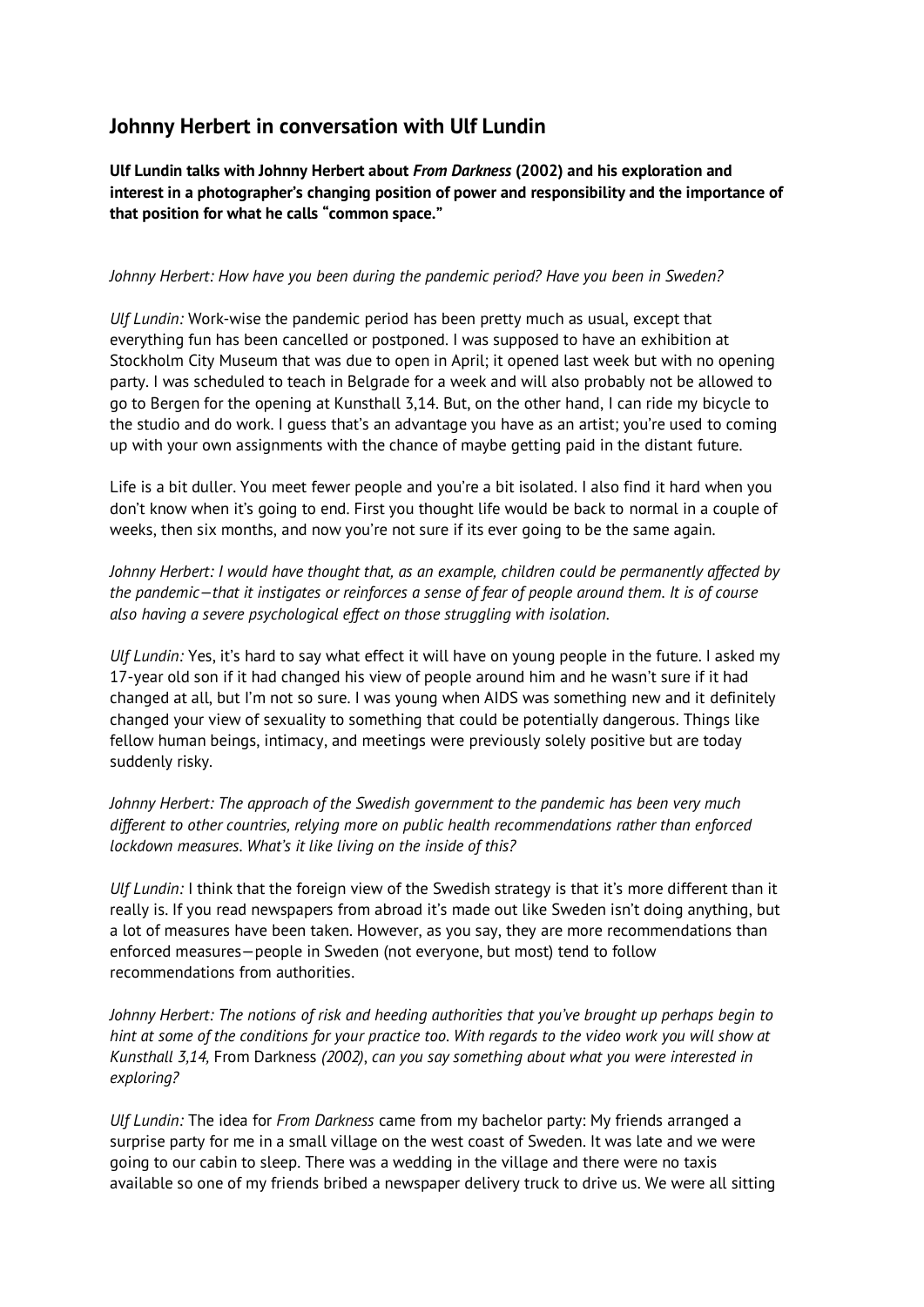back in the darkness in his covered truck. I took some pictures in the darkness with a flash during the trip. My memory of that journey was that we had a fun trip, but when I looked at the negatives my friends had that odd, numb look on their faces. I found it really interesting and started to explore it.

When you make portraits of people, you always get images where someone makes a strange face and looks funny or less beautiful—but this is different. When you look at all the pictures I've made during this project, there is something common in the look of all the sitters. It's not a particular face, but a state of mind. It's interesting to sit in total darkness for half an hour. After a while you start to lose the feeling of how you look. If I sit in front of someone else, talking, I have a pretty good idea how I look, but alone, in the darkness, you tend to lose that. Do I sit straight? Is my mouth open or closed?

*Johnny Herbert: Am I right in assuming that participants for From Darkness were aware that they were going to have their image taken as part of an artwork and that it was a studio-setup? The tweaking of the conditions of portraiture is something present in some of your other work too. For example, a more recent piece of yours,* Here You Are *(2015), also explores conditions of portraiture but veers more towards a kind of image capture device. For that piece, a portrait-sized piece of 'smart glass' (glass which could be instantaneously switched from frosted to clear with an electrical switch) was mounted in a street-facing window and used as a projection screen (when frosted), briefly being switched into a transparent window through which a photograph of someone coming close to the window was taken and then immediately projected through the back of the glass onto the re-frosted glass. You have also published some of the images you took in* Here You Are *on your website.* 

*Thinking about this a little more in terms of the technologies of 2020, would you agree that the social sense—we might even say the* social contract*—of photography has changed radically in the last 10–15 years due to social media and ways that people willingly distribute and publish their image and images of their lives? Walking down a busy street today means frequently being (unwittingly) captured in an image or video. The process of seeking permission to publish that was an ethical standard to which photography was held accountable has been increasingly skewed toward the imperative to produce—to be active (and happy) and to want to show others that activity—that overwrites thoughts of permission or ethical commitment.* 

*I feel that some of your work explores this technology-driven alteration of social contracts. Is this something you've thought about?*

*Ulf Lundin: Here You Are* was primarily a performance, but the images that were taken during the process had a quality in themselves that I didn't anticipate so I chose to publish them on my webpage. The people in these images didn't know that they were being photographed, but, as you assumed, the models in *From Darkness* were aware of what was about to happen but didn't know exactly when a photograph would be taken; half an hour in total darkness is a quite long time.

I think that taking a photograph of another human being is always an act of power, even if the model is aware of what you're doing. As a photographer, one can choose when to capture the image and what one wants to distribute around the world. This is something that many photographers are trying to hide—they talk about identification, meeting, and intimacy. At university, I had a teacher that told students to ask the model to raise their arm so you could see their armpit because that gave the image an air of intimacy. But that has nothing to do with real intimacy, that's just a gesture.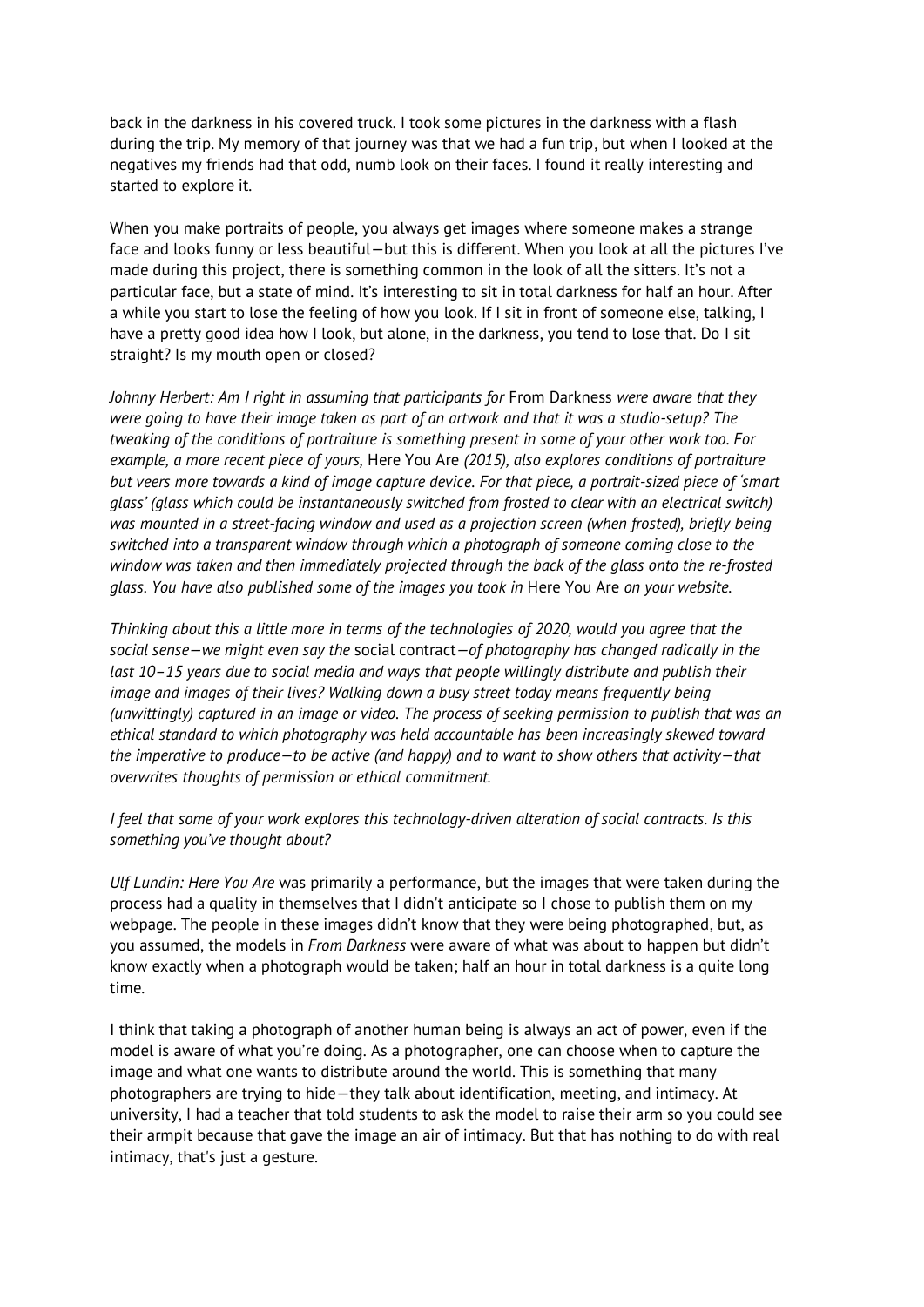*Johnny Herbert: Can you expand on that a little, and what you understand as 'real intimacy'? It seems important, particularly given the current pandemic.*

*Ulf Lundin:* In documentary photography, intimacy is the ideal. You, as a photographer, spend a lot of time with your subjects. They know you and what you want to do and you know and understand them and have the ability to depict them in a righteous manner. Of course, real intimacy is possible but your position as a photographer is still a position of power and it comes with a great responsibility. And, as I said, there are ways to fake that intimacy.

So, in several projects I have tried to emphasize the position of the photographer instead of hiding it. I think that the video *Station* (1999) is the most obvious example of this. It is recorded on the railway station in Gothenburg. I had my video camera on a tripod and was standing maybe two or three meters in front of people sitting and waiting for their trains. Without asking or talking to them, I filmed them. In the video I have used the footage where there is an intense contact between the person on the video and the camera, whether they are looking into the camera or not looking into it at all. I don't think that it would be possible to do *Station* today. One of the reasons is that people wouldn't accept that I stand so close to them whilst seemingly filming them. They would protest much more today than they did twenty years ago. There is a big difference photographing in the city today. There are a lot more aggressive people. People think that they have the legal right to decline to be in a picture, which they haven't. So, on one hand, we're sharing photographs from our lives more and more, but I feel that we simultaneously want to be in control of the image we're sharing.

Among photographers, I quite often hear a discussion about what is okay to publish and what is not okay. I think that discussion is definitely alive but we share so many more pictures today than twenty years ago. Lately, I even heard from several different people that they think it should be forbidden to publish any picture of a recognizable person without their consent. In a way that makes sense, but I think it would be a very high price to pay for our privacy.

## *Johnny Herbert: Can you say more about that high price?*

*Ulf Lundin:* I just think that it would be much more difficult to depict our world in an interesting way if you can't photograph other people in public space. Look at the history of photography and take away the images that feature people that don't know that they are being photographed. I think that that would change our view of our history. In the area of documentary filmmaking they talk about an informed consent: you're supposed to approach the person you want to depict, tell them what you want to do, and how you are going to use any footage of them. That might work for a documentary filmmaker but not always for a documentary photographer—it's so much more about freezing time and catching the moment.

*Johnny Herbert: I read in your responses to the questions in the book* Kunstens Frågeformulär *[Artists Questionnaire] that Philip-Lorca diCorcia's work* Heads *was a work you admired. Can you describe this work and say something about it that interests you? The reason I mention it is that it provoked some controversy when one of the photograph's subjects tried, and lost, a court case against diCorcia because the use of the subject's image was made without his consent and contravened his religious beliefs. I haven't looked into the case in detail, but I'm actually surprised diCorcia won—surely someone would have to sign a disclaimer before it's "published" as an artwork? (I think the grey area was that it was considered as an artwork and was therefore not tried under the same ethical guidelines as an image not considered an artwork. Even if there were signs indicating that the public thoroughfare had become a place of image capture, surely, if you're going to select an image from thousands (as he did), it's your ethical responsibility to check with that person that it's*